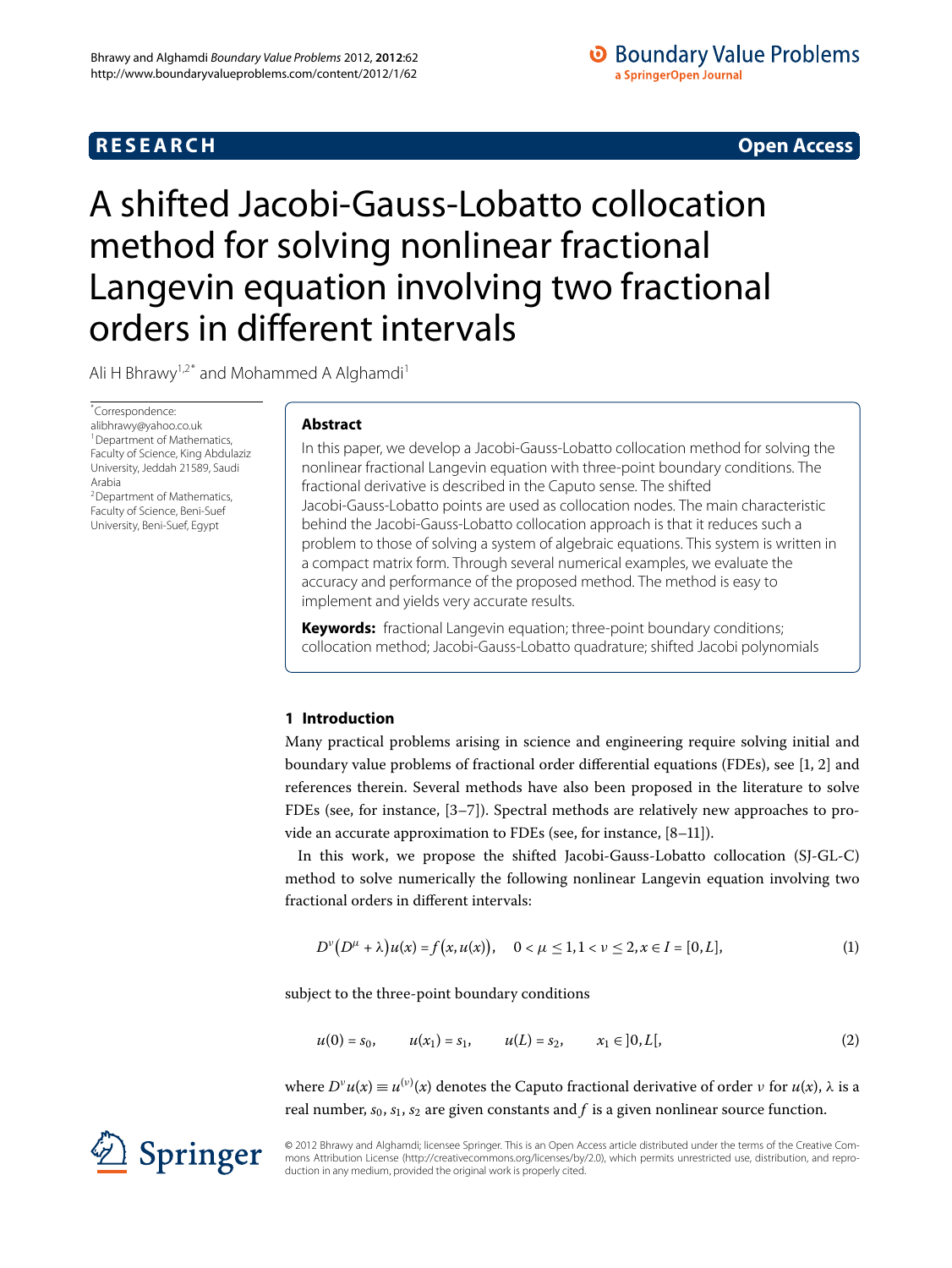The existence and uniqueness of solution of Langevin equation involving two fractional orders in different intervals  $(0 \lt \mu \leq 1, 1 \lt \nu \leq 2)$  have been studied in [12[\]](#page-11-6), and for other choices of  $\nu$  and  $\mu$ , see [\[](#page-11-7)13, 14[\]](#page-11-8).

Fractional Langevin equation is one of the basic equations in the theory of the evolution of physical phenomena in fluctuating environments and provides a more flexible model for fractal processes as compared with the usual ordinary Langevin equation. Moreover, fractional generalized Langevin equation with external force is used to model single-file diffusion. This equation has been the focus of many studies, see, for instance,  $[15-18]$  $[15-18]$ .

Due to high order accuracy, spectral methods have gained increasing popularity for several decades, especially in the field of computational fluid dynamics (see, e.g., [19] and the references therein). Collocation methods have become increasingly popular for solving differential equations; also, they are very useful in providing highly accurate solutions to nonlinear differential equations  $[20-22]$  $[20-22]$ . Bhrawy and Alofi  $[20]$  proposed the spectral shifted Jacobi-Gauss collocation method to find the solution of the Lane-Emden type equation. Moreover, Doha et al. [23[\]](#page-12-5) developed the shifted Jacobi-Gauss collocation method for solving nonlinear high-order multi-point boundary value problems. To the best of our knowledge, there are no results on Jacobi-Gauss-Lobatto collocation method for three-point nonlinear Langevin equation arising in mathematical physics. This partially motivated our interest in such a method.

The advantage of using Jacobi polynomials for solving differential equations is obtaining the solution in terms of the Jacobi parameters *α* and *β* (see [24[–](#page-12-7)27]). Some special cases of Jacobi parameters  $\alpha$  and  $\beta$  are used for numerically solving various types of differential equations (see  $[28-31]$  $[28-31]$ ).

The main concern of this paper is to extend the application of collocation method to solve the three-point nonlinear Langevin equation involving two fractional orders in different intervals. It would be very useful to carry out a systematic study on Jacobi-Gauss-Lobatto collocation method with general indexes ( $\alpha$ ,  $\beta$  > -1). The fractional Langevin equation is collocated only at  $(N - 2)$  points; for suitable collocation points, we use the ( $N-2$ ) nodes of the shifted Jacobi-Gauss-Lobatto interpolation ( $\alpha$ ,  $\beta$  > -1). These equations together with the three-point boundary conditions generate  $(N + 1)$  nonlinear algebraic equations which can be solved using Newton's iterative method. Finally, the accuracy of the proposed method is demonstrated by test problems.

The remainder of the paper is organized as follows. In the next section, we introduce some notations and summarize a few mathematical facts used in the remainder of the paper. In Section 3, the way of constructing the Gauss-Lobatto collocation technique for fractional Langevin equation is described using the shifted Jacobi polynomials; and in Section 4 the proposed method is applied to some types of Langevin equations. Finally, some concluding remarks are given in Section 5[.](#page-10-0)

#### **2 Preliminaries**

In this section, we give some definitions and properties of the fractional calculus (see, e.g.,  $[1, 2, 32]$  $[1, 2, 32]$  $[1, 2, 32]$  $[1, 2, 32]$ ) and Jacobi polynomials (see, e.g.,  $[33-35]$  $[33-35]$ ).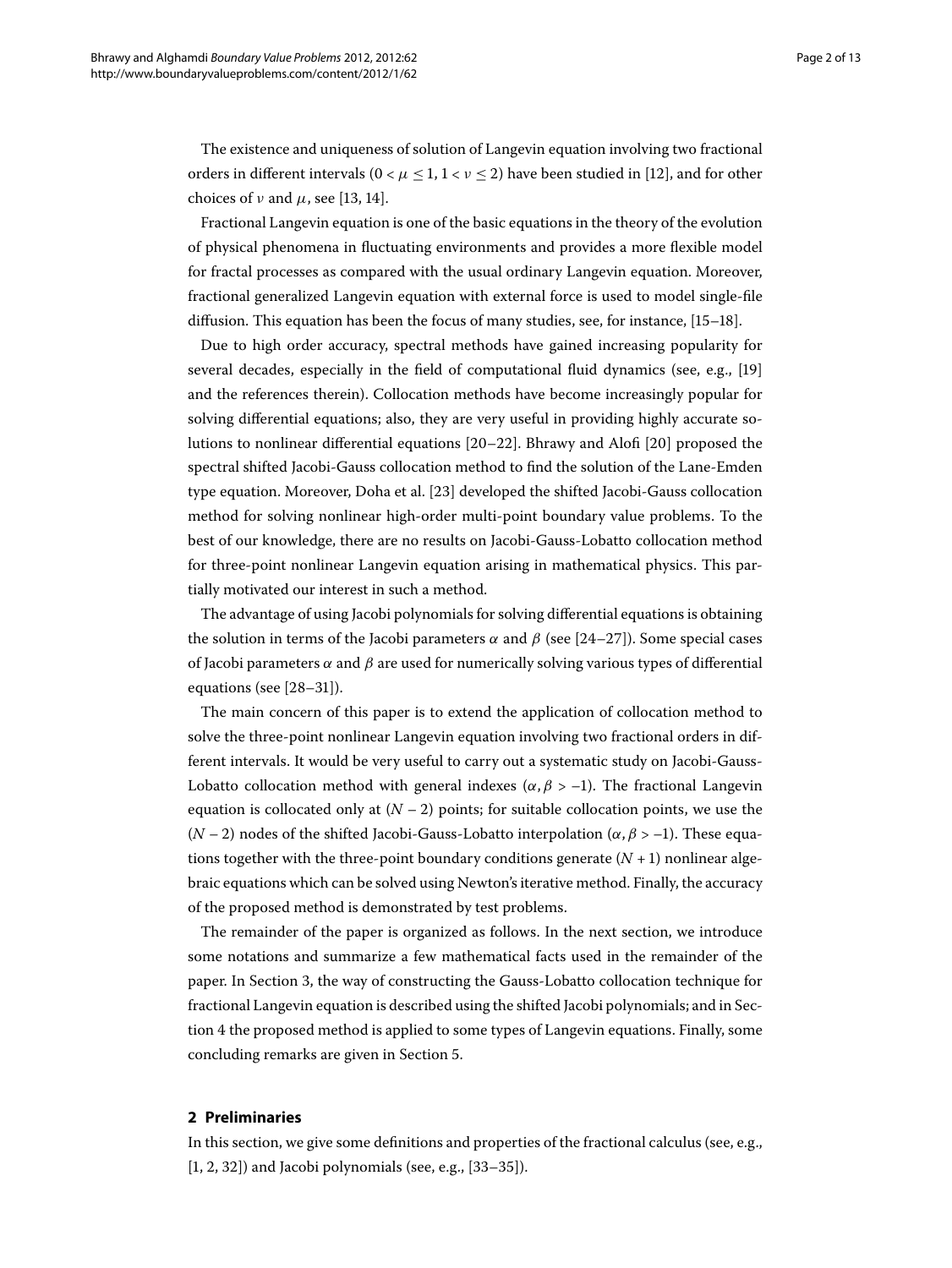**Definition 2.1** The Riemann-Liouville fractional integral operator of order  $\mu$  ( $\mu \ge 0$ ) is defined as

$$
J^{\mu}f(x) = \frac{1}{\Gamma(\mu)} \int_0^x (x - t)^{\mu - 1} f(t) dt, \quad \mu > 0, x > 0,
$$
  

$$
J^0f(x) = f(x).
$$
 (3)

**Definition 2.2** The Caputo fractional derivative of order  $\mu$  is defined as

$$
D^{\mu}f(x) = J^{m-\mu}D^m f(x) = \frac{1}{\Gamma(m-\mu)} \int_0^x (x-t)^{m-\mu-1} \frac{d^m}{dt^m} f(t) dt,
$$
  
 
$$
m-1 < \mu \le m, x > 0,
$$
 (4)

where *m* is an integer number and *D<sup>m</sup>* is the classical differential operator of order *m*.

For the Caputo derivative, we have

$$
D^{\mu}x^{\beta} = \begin{cases} 0, & \text{for } \beta \in N_0 \text{ and } \beta < \lceil \mu \rceil, \\ \frac{\Gamma(\beta+1)}{\Gamma(\beta+1-\mu)}x^{\beta-\mu}, & \text{for } \beta \in N_0 \text{ and } \beta \geq \lceil \mu \rceil \text{ or } \beta \notin N \text{ and } \beta > \lfloor \mu \rfloor. \end{cases}
$$
(5)

We use the ceiling function  $\lceil \mu \rceil$  to denote the smallest integer greater than or equal to *μ* and the floor function  $\lfloor μ \rfloor$  to denote the largest integer less than or equal to *μ*. Also  $N = \{1, 2, ...\}$  and  $N_0 = \{0, 1, 2, ...\}$ . Recall that for  $\mu \in N$ , the Caputo differential operator coincides with the usual differential operator of an integer order.

Let  $\alpha > -1$ ,  $\beta > -1$  and  $P_k^{(\alpha,\beta)}(x)$  be the standard Jacobi polynomial of degree *k*. We have that

<span id="page-2-0"></span>
$$
P_k^{(\alpha,\beta)}(-x) = (-1)^k P_k^{(\alpha,\beta)}(x), \qquad P_k^{(\alpha,\beta)}(-1) = \frac{(-1)^k \Gamma(k+\beta+1)}{k! \Gamma(\beta+1)},
$$
  
\n
$$
P_k^{(\alpha,\beta)}(1) = \frac{\Gamma(k+\alpha+1)}{k! \Gamma(\alpha+1)}.
$$
\n(6)

Besides,

$$
D^{m}P_{k}^{(\alpha,\beta)}(x) = 2^{-m} \frac{\Gamma(m+k+\alpha+\beta+1)}{\Gamma(k+\alpha+\beta+1)} P_{k-m}^{(\alpha+m,\beta+m)}(x).
$$
 (7)

Let  $w^{(\alpha,\beta)}(x) = (1-x)^{\alpha}(1+x)^{\beta}$ , then we define the weighted space  $L^2_{w^{(\alpha,\beta)}}(-1,1)$  as usual, equipped with the following inner product and norm:

<span id="page-2-1"></span>
$$
(u,v)_{w^{(\alpha,\beta)}} = \int_{-1}^1 u(x) v(x) w^{(\alpha,\beta)}(x) dx, \qquad ||v||_{w^{(\alpha,\beta)}} = (v,v)_{w^{(\alpha,\beta)}}^{\frac{1}{2}}.
$$

The set of Jacobi polynomials forms a complete  $L^2_{w^{\alpha,\beta}}(-1,1)$ -orthogonal system, and

$$
\left\|P_k^{(\alpha,\beta)}\right\|_{w^{(\alpha,\beta)}}^2 = h_k^{(\alpha,\beta)} = \frac{2^{\alpha+\beta+1}\Gamma(k+\alpha+1)\Gamma(k+\beta+1)}{(2k+\alpha+\beta+1)\Gamma(k+1)\Gamma(k+\alpha+\beta+1)}.\tag{8}
$$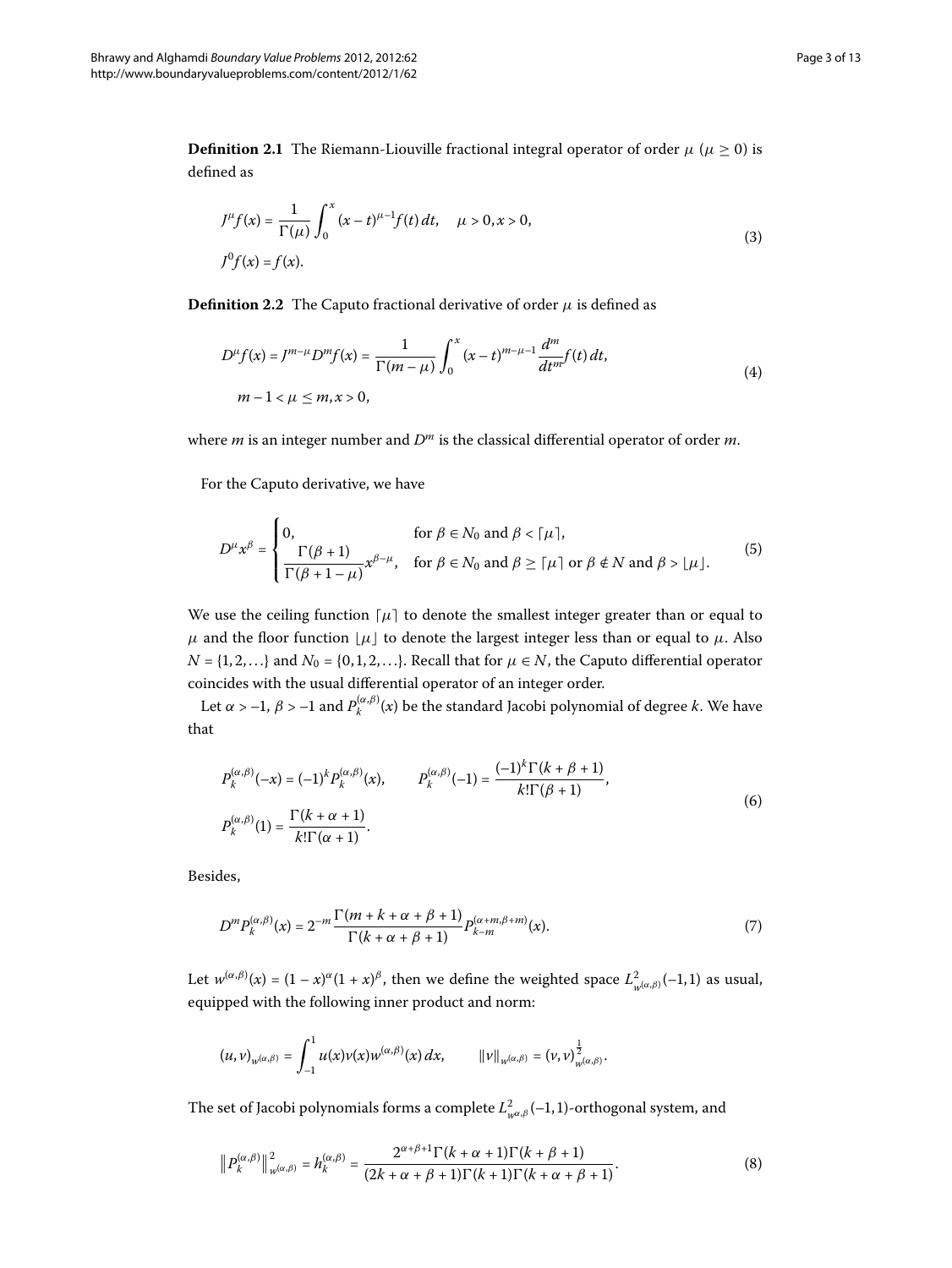Let  $L > 0$ , then the shifted Jacobi polynomial of degree k on the interval  $(0, L)$  is defined by  $P_{L,k}^{(\alpha,\beta)}(x) = P_k^{(\alpha,\beta)}(\frac{2x}{L} - 1).$ 

By virtue of  $(6)$  $(6)$ , we have that

<span id="page-3-3"></span>
$$
P_{L,j}^{(\alpha,\beta)}(0) = (-1)^j \frac{\Gamma(j+\beta+1)}{\Gamma(\beta+1)j!}.
$$
\n
$$
(9)
$$

Next, let  $w_L^{(\alpha,\beta)}(x) = (L-x)^\alpha x^\beta$ , then we define the weighted space  $L^2_{w_L^{(\alpha,\beta)}}(0,L)$  in the usual way, with the following inner product and norm:

$$
(u,v)_{w_L^{(\alpha,\beta)}} = \int_0^L u(x) \nu(x) w_L^{(\alpha,\beta)}(x) \, dx, \qquad ||v||_{w_L^{(\alpha,\beta)}} = (v,v)_{w_L^{(\alpha,\beta)}}^{\frac{1}{2}}.
$$

The set of shifted Jacobi polynomials is a complete  $L^2_{w_L^{(\alpha,\beta)}}(0,L)$ -orthogonal system. Moreover, due to  $(8)$  $(8)$ , we have

$$
\left\|P_{L,k}^{(\alpha,\beta)}\right\|_{w_L^{(\alpha,\beta)}}^2 = \left(\frac{L}{2}\right)^{\alpha+\beta+1} h_k^{(\alpha,\beta)} = h_{L,k}^{(\alpha,\beta)}.
$$
\n(10)

<span id="page-3-0"></span>For  $\alpha = \beta$  one recovers the shifted ultraspherical polynomials (symmetric shifted Jacobi polynomials) and for  $\alpha = \beta = \pm \frac{1}{2}$ ,  $\alpha = \beta = 0$ , the shifted Chebyshev of the first and second kinds and shifted Legendre polynomials respectively; and for the nonsymmetric shifted Jacobi polynomials, the two important special cases  $\alpha = -\beta = \pm \frac{1}{2}$  (shifted Chebyshev polynomials of the third and fourth kinds) are also recovered.

#### **3 Shifted Jacobi-Gauss-Lobatto collocation method**

In this section, we derive the SJ-GL-C method to solve numerically the following model problem:

<span id="page-3-2"></span><span id="page-3-1"></span>
$$
D^{\nu}(D^{\mu} + \lambda)u(x) = f(x, u), \quad 0 < \mu \le 1, 1 < \nu \le 2, x \in I = (0, L), \tag{11}
$$

subject to the three-point boundary conditions

$$
u(0) = s_0, \qquad u(x_1) = s_1, \qquad u(L) = s_2, \qquad x_1 \in ]0, L[, \tag{12}
$$

where  $D^{\nu}u(x) \equiv u^{(\nu)}(x)$  denotes the Caputo fractional derivative of order  $\nu$  for  $u(x)$ ,  $\lambda$  is a real number,  $s_0$ ,  $s_1$ ,  $s_2$  are given constants and  $f(x, u)$  is a given nonlinear source function. For the existence and uniqueness of solution of  $(11)-(12)$  $(11)-(12)$ , see  $[12]$  $[12]$ .

The choice of collocation points is important for the convergence and efficiency of the collocation method. For boundary value problems, the Gauss-Lobatto points are commonly used. It should be noted that for a differential equation with the singularity at  $x = 0$ in the interval  $[0, L]$  one is unable to apply the collocation method with Jacobi-Gauss-Lobatto points because the two assigned abscissas 0 and *L* are necessary to use as a two points from the collocation nodes. Also, a Jacobi-Gauss-Radau nodes with the fixed node  $x = 0$  cannot be used in this case. In fact, we use the collocation method with Jacobi-Gauss-Lobatto nodes to treat the nonlinear Langevin differential equation; i.e., we collocate this equation only at the  $(N-2)$  Jacobi-Gauss-Lobatto points  $(0, L)$ . These equations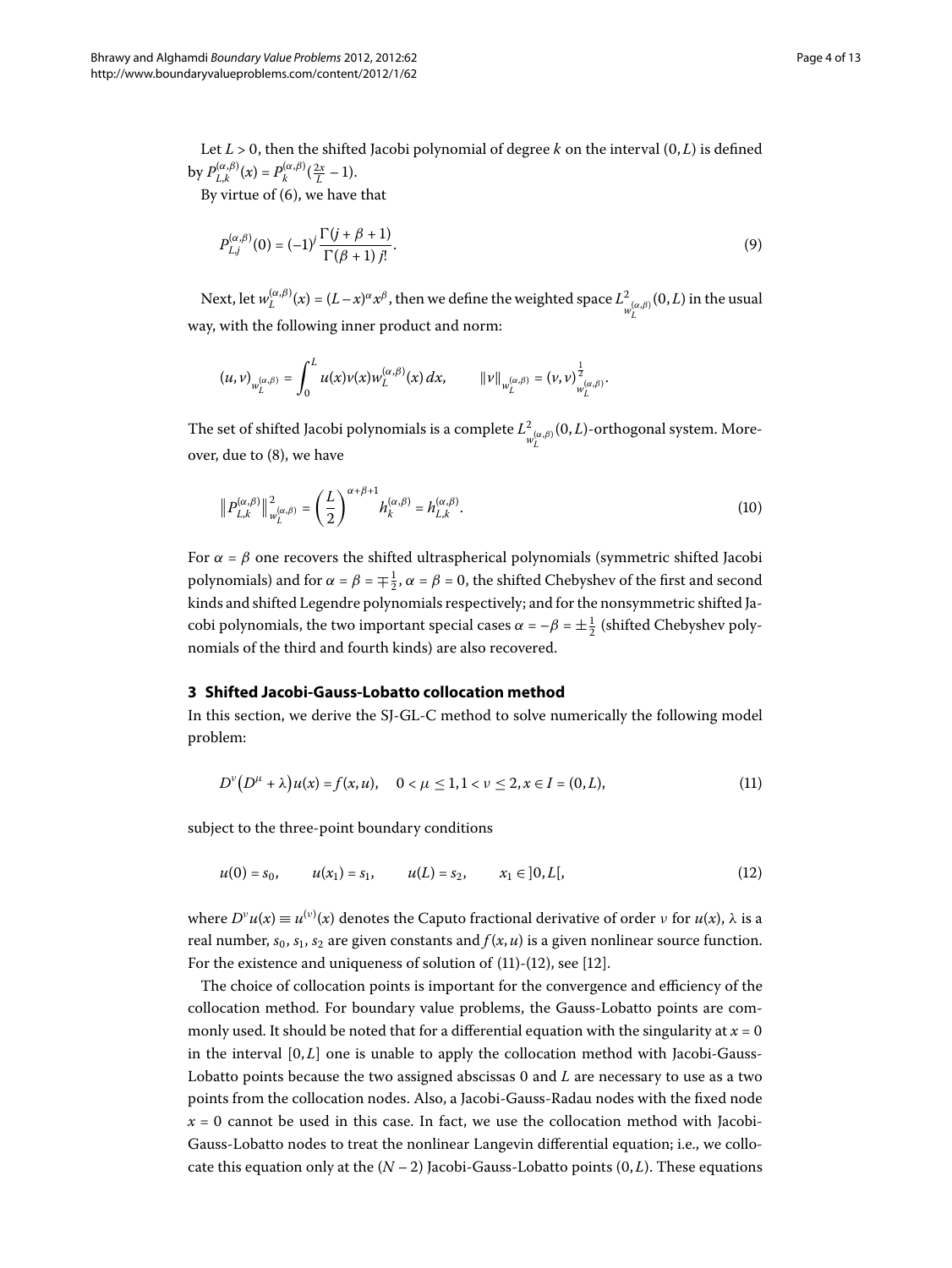together with three-point boundary conditions generate  $(N + 1)$  nonlinear algebraic equations which can be solved.

Let us first introduce some basic notation that will be used in the sequel. We set

$$
S_N(0,L) = \text{span}\{P_{L,0}^{(\alpha,\beta)}(x), P_{L,1}^{(\alpha,\beta)}(x), \dots, P_{L,N}^{(\alpha,\beta)}(x)\}.
$$
\n(13)

We next recall the Jacobi-Gauss-Lobatto interpolation. For any positive integer  $N$ ,  $S_N(0,L)$ stands for the set of all algebraic polynomials of degree at most *N*. If we denote by  $x_{N,j}^{(\alpha,\beta)}(x_{L,N,j}^{(\alpha,\beta)}),\,0\leq j\leq N,$  and  $\varpi_{N,j}^{(\alpha,\beta)}(\varpi_{L,N,j}^{(\alpha,\beta)}),\,(0\leq i\leq N),$  to the nodes and Christoffel numbers of the standard (shifted) Jacobi-Gauss-Lobatto quadratures on the intervals  $(-1,1)$ ,  $(0, L)$  respectively. Then one can easily show that

$$
x_{L,N,j}^{(\alpha,\beta)} = \frac{L}{2} \left( x_{N,j}^{(\alpha,\beta)} + 1 \right), \quad 0 \le j \le N,
$$
  

$$
\varpi_{L,N,j}^{(\alpha,\beta)} = \left( \frac{L}{2} \right)^{\alpha+\beta+1} \varpi_{N,j}^{(\alpha,\beta)}, \quad 0 \le j \le N.
$$

For any  $\phi \in S_{2N+1}(0,L)$ ,

<span id="page-4-0"></span>
$$
\int_0^L w_L^{(\alpha,\beta)}(x)\phi(x) dx = \left(\frac{L}{2}\right)^{\alpha+\beta+1} \int_{-1}^1 (1-x)^{\alpha}(1+x)^{\beta}\phi\left(\frac{L}{2}(x+1)\right) dx
$$

$$
= \left(\frac{L}{2}\right)^{\alpha+\beta+1} \sum_{j=0}^N \varpi_{N,j}^{(\alpha,\beta)}\phi\left(\frac{L}{2}\left(x_{N,j}^{(\alpha,\beta)}+1\right)\right)
$$

$$
= \sum_{j=0}^N \varpi_{L,N,j}^{(\alpha,\beta)}\phi\left(x_{L,N,j}^{(\alpha,\beta)}\right).
$$
(14)

We introduce the following discrete inner product and norm:

$$
(u,v)_{w_L^{(\alpha,\beta)},N} = \sum_{j=0}^N u\big(x_{L,N,j}^{(\alpha,\beta)}\big)v\big(x_{L,N,j}^{(\alpha,\beta)}\big)\varpi_{L,N,j}^{(\alpha,\beta)}, \qquad \|u\|_{w_L^{(\alpha,\beta)},N} = \sqrt{(u,u)_{w_L^{(\alpha,\beta)},N}},\tag{15}
$$

where  $x_{L,N,j}^{(\alpha,\beta)}$  and  $\varpi_{L,N,j}^{(\alpha,\beta)}$  are the nodes and the corresponding weights of the shifted Jacobi-Gauss-quadrature formula on the interval  $(0, L)$  respectively.

Due to  $(14)$  $(14)$ , we have

$$
(u, v)_{w_L^{(\alpha, \beta)}, N} = (u, v)_{w_L^{(\alpha, \beta)}}, \quad \forall uv \in S_{2N-1}.
$$
 (16)

Thus, for any  $u \in S_N(0,L)$ , the norms  $||u||_{w_L^{(\alpha,\beta)},N}$  and  $||u||_{w_L^{(\alpha,\beta)}}$  coincide. *L*

Associating with this quadrature rule, we denote by *I <sup>P</sup>*(*α*,*β*) *L <sup>N</sup>* the shifted Jacobi-Gauss interpolation,

$$
I_N^{p_L^{(\alpha,\beta)}}u\big(x_{L,N,j}^{(\alpha,\beta)}\big)=u\big(x_{L,N,j}^{(\alpha,\beta)}\big),\quad 0\leq k\leq N.
$$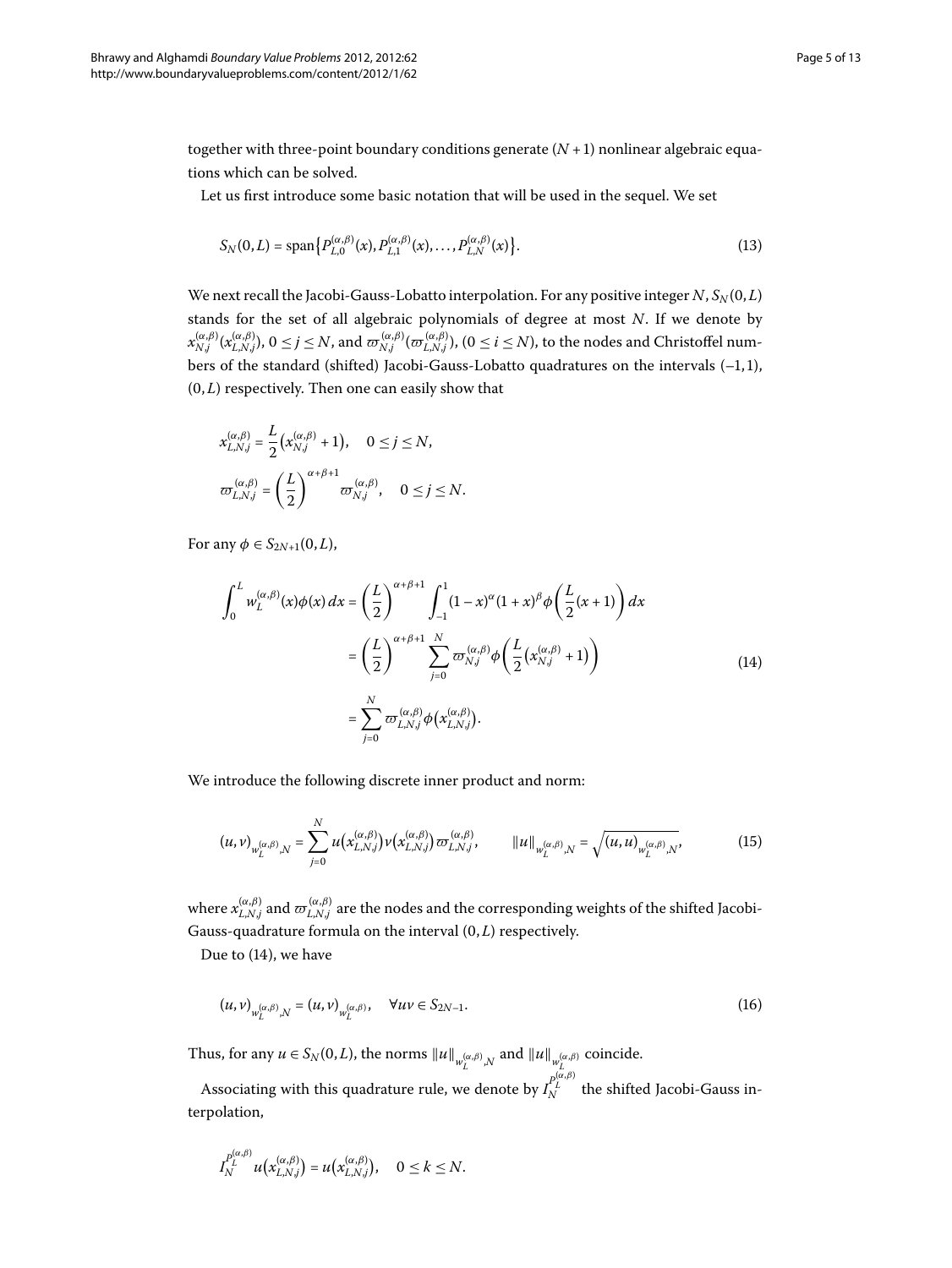The shifted Jacobi-Gauss collocation method for solving [\(](#page-3-2)11)-(12) is to seek  $u_N(x) \in$  $S_N(0, T)$ , such that

<span id="page-5-1"></span><span id="page-5-0"></span>
$$
D^{\mu+\nu}u_N\big(x_{L,N-3,k}^{(\alpha,\beta)}\big) + \lambda D^{\nu}u_N\big(x_{L,N-3,k}^{(\alpha,\beta)}\big)
$$
\n
$$
\left(17\right)
$$

<span id="page-5-2"></span>
$$
= f(x_{L,N-3,k}^{(\alpha,\beta)}, u_N(x_{L,N-3,k}^{(\alpha,\beta)})), \quad k = 0, 1, ..., N-3.
$$

$$
u_N(0) = s_0, \qquad u_N(x_1) = s_1, \qquad u_N(L) = s_2, \qquad x_1 \in ]0, L[.
$$
 (18)

We now derive an efficient algorithm for solving  $(17)$  $(17)$ - $(18)$ . Let

<span id="page-5-5"></span>
$$
u_N(x) = \sum_{j=0}^N a_j P_{L,j}^{(\alpha,\beta)}(x), \quad \mathbf{a} = (a_0, a_1, \dots, a_N)^T.
$$
 (19)

We first approximate  $u(x)$  $u(x)$  $u(x)$ ,  $D^{\mu+\nu}u(x)$  and  $D^{\mu}u(x)$ , as Eq. (19). By substituting these approximations in Eq.  $(11)$  $(11)$ , we get

<span id="page-5-4"></span><span id="page-5-3"></span>
$$
\sum_{j=0}^{N} a_j \big( D^{\mu+\nu} P_{L,j}^{(\alpha,\beta)}(x) + \lambda D^{\mu} P_{L,j}^{(\alpha,\beta)}(x) \big) = f \left( x, \sum_{j=0}^{N} a_j P_{L,j}^{(\alpha,\beta)}(x) \right). \tag{20}
$$

Here, the fractional derivative of order  $\mu$  in the Caputo sense for the shifted Jacobi polynomials expanded in terms of shifted Jacobi polynomials themselves can be represented formally in the following theorem.

**Theorem 3.1** Let  $P_{L,j}^{(\alpha,\beta)}(x)$  be a shifted Jacobi polynomial of degree j, then the fractional *derivative of order ν in the Caputo sense for P*(*α*,*β*) *<sup>L</sup>*,*<sup>j</sup>* (*x*) *is given by*

$$
D^{\nu}P_{L,j}^{(\alpha,\beta)}(x) = \sum_{i=0}^{\infty} Q_{\nu}(j,i,\alpha,\beta) P_{L,i}^{(\alpha,\beta)}(x), \quad j = \lceil \nu \rceil, \lceil \nu \rceil + 1, \dots,
$$
\n(21)

*where*

$$
Q_{\nu}(j, i, \alpha, \beta) = \sum_{k=\lceil \nu \rceil}^{j} \frac{(-1)^{j-k} L^{\alpha+\beta-\nu+1} \Gamma(i+\beta+1) \Gamma(j+\beta+1) \Gamma(j+k+\alpha+\beta+1)}{h_i \Gamma(i+\alpha+\beta+1) \Gamma(k+\beta+1) \Gamma(j+\alpha+\beta+1) \Gamma(k-\nu+1)(j-k)!}
$$

$$
\times \sum_{l=0}^{i} \frac{(-1)^{i-l} \Gamma(i+l+\alpha+\beta+1) \Gamma(\alpha+1) \Gamma(l+k+\beta-\nu+1)}{\Gamma(l+\beta+1) \Gamma(l+k+\alpha+\beta-\nu+2)(i-l)! l!}.
$$

*Proof* This theorem can be easily proved (see Doha et al. [\[](#page-12-13)36]).

In practice, only the first  $(N + 1)$ -terms shifted Jacobi polynomials are considered, with the aid of Theorem 3[.](#page-5-3)1 [\(](#page-5-4)Eq.  $(21)$ ), we obtain from  $(20)$  that

<span id="page-5-6"></span>
$$
\sum_{j=0}^{N} a_j \left( \sum_{i=0}^{N} Q_{\mu+\nu}(j, i, \alpha, \beta) P_{L,i}^{(\alpha,\beta)}(x) + \lambda \sum_{i=0}^{N} Q_{\mu}(j, i, \alpha, \beta) P_{L,i}^{(\alpha,\beta)}(x) \right)
$$
  
=  $f\left(x, \sum_{j=0}^{N} a_j P_{L,j}^{(\alpha,\beta)}(x)\right)$ . (22)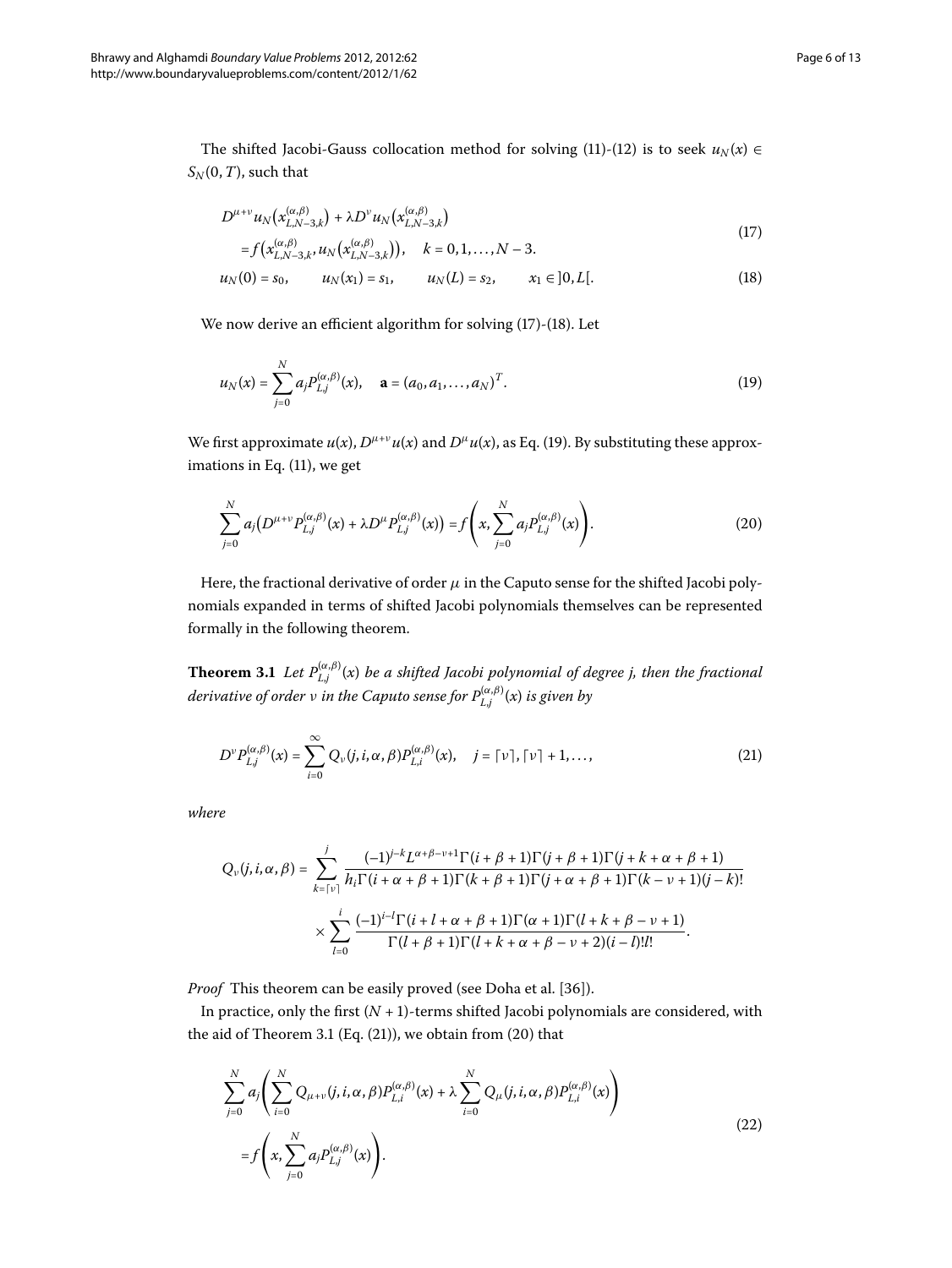<span id="page-6-0"></span>
$$
\sum_{j=0}^{N} a_j P_{L,j}^{(\alpha,\beta)}(0) = s_0,
$$
\n
$$
\sum_{j=0}^{N} a_j P_{L,j}^{(\alpha,\beta)}(x_1) = s_1,
$$
\n
$$
\sum_{j=0}^{N} a_j P_{L,j}^{(\alpha,\beta)}(L) = s_2.
$$
\n(23)

To find the solution  $u_N(x)$  $u_N(x)$  $u_N(x)$ , we first collocate Eq. (22) at the  $(N-2)$  shifted Jacobi-Gauss-Lobatto notes, yields

<span id="page-6-1"></span>
$$
\sum_{j=0}^{N} a_j \left( \sum_{i=0}^{N} Q_{\mu+\nu}(j, i, \alpha, \beta) P_{L,i}^{(\alpha,\beta)}(x_{L,N-3,k}^{(\alpha,\beta)}) + \lambda \sum_{i=0}^{N} Q_{\mu}(j, i, \alpha, \beta) P_{L,i}^{(\alpha,\beta)}(x_{L,N-3,k}^{(\alpha,\beta)}) \right)
$$
  
=  $f \left( (x_{L,N-3,k}^{(\alpha,\beta)}), \sum_{j=0}^{N} a_j P_{L,j}^{(\alpha,\beta)}(x_{L,N-3,k}^{(\alpha,\beta)}) \right), \quad 0 \le k \le N-3.$  (24)

Next, Eq.  $(23)$  $(23)$ , after using  $(9)$  and  $(6)$ , can be written as

<span id="page-6-2"></span>
$$
\sum_{j=0}^{N} (-1)^{j} \frac{\Gamma(j + \beta + 1)}{\Gamma(\beta + 1)j!} a_{j} = s_{0},
$$
\n
$$
\sum_{j=0}^{N} \left( \sum_{i=0}^{j} (-1)^{j-i} \frac{\Gamma(j + \beta + 1)\Gamma(j + i + \alpha + \beta + 1)}{\Gamma(i + \beta + 1)\Gamma(j + \alpha + \beta + 1)(j - i)!i!L^{i}} x_{1}^{i} \right) a_{j} = s_{1},
$$
\n
$$
\sum_{j=0}^{N} \left( \sum_{i=0}^{j} (-1)^{j-i} \frac{\Gamma(j + \beta + 1)\Gamma(j + i + \alpha + \beta + 1)}{\Gamma(i + \beta + 1)\Gamma(j + \alpha + \beta + 1)(j - i)!i!} \right) a_{j} = s_{2}.
$$
\n(25)

The scheme  $(24)-(25)$  $(24)-(25)$  $(24)-(25)$  can be rewritten as a compact matrix form. To do this, we introduce the  $(N + 1) \times (N + 1)$  matrix *A* with the entries  $a_{kj}$  as follows:

$$
a_{kj} = \begin{cases}\n\sum_{i=0}^{N} Q_{\mu+\nu}(j, i, \alpha, \beta) P_{L,i}^{(\alpha,\beta)}(x_{L,N-3,k}^{(\alpha,\beta)}), & 0 \le k \le N-3, [\mu+\nu] \le j \le N, \\
(-1)^{j} \frac{\Gamma(j+\beta+1)}{\Gamma(\beta+1)j!}, & k = N-2, 0 \le j \le N, \\
\sum_{i=0}^{j} (-1)^{j-i} \frac{\Gamma(j+\beta+1)\Gamma(j+i+\alpha+\beta+1)}{\Gamma(i+\beta+1)\Gamma(j+\alpha+\beta+1)(j-i)!i!L^{i}} x_{1}^{i}, & k = N-1, 0 \le j \le N, \\
\sum_{i=0}^{j} (-1)^{j-i} \frac{\Gamma(j+\beta+1)\Gamma(j+i+\alpha+\beta+1)}{\Gamma(i+\beta+1)\Gamma(j+\alpha+\beta+1)(j-i)!i!}, & k = N, 0 \le j \le N, \\
0, & \text{otherwise.} \n\end{cases}
$$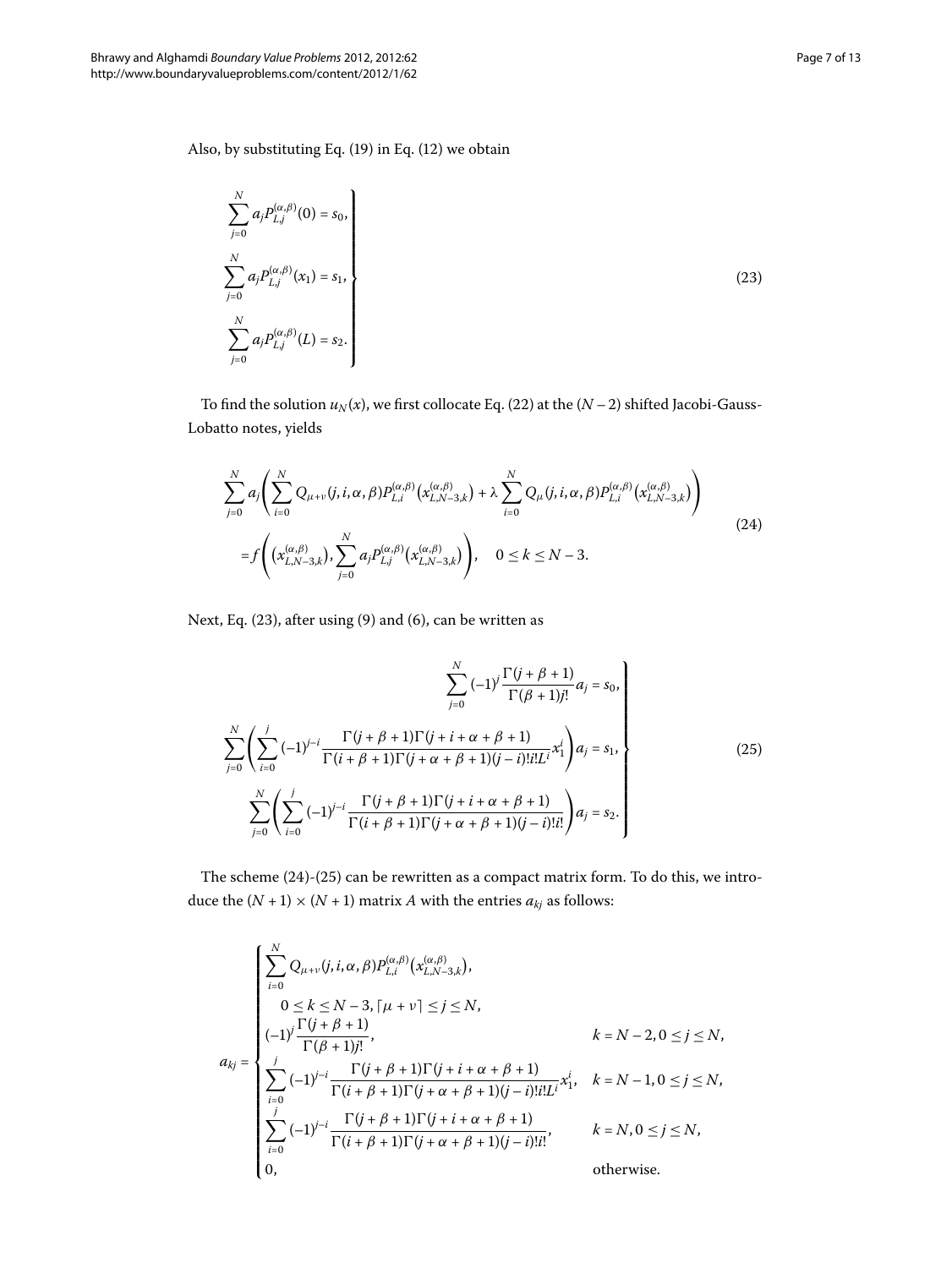Also, we define the  $(N + 1) \times (N + 1)$  matrix *B* with the entries:

$$
b_{kj} = \begin{cases} \sum_{i=0}^{N} Q_{\mu}(j, i, \alpha, \beta) P_{L,i}^{(\alpha, \beta)}(x_{L,N-3,k}^{(\alpha, \beta)}), & 0 \leq k \leq N-3, \lceil \mu \rceil \leq j \leq N, \\ 0, & \text{otherwise,} \end{cases}
$$

and the  $(N – 2) \times (N + 1)$  matrix *C* with the entries:

$$
c_{kj} = P_{T,j}^{(\alpha,\beta)}(x_{T,N-3,k}^{(\alpha,\beta)}), \quad 0 \le k \le N-3, 0 \le j \le N.
$$

Further, let  $\mathbf{a} = (a_0, a_1, \dots, a_N)^T$ , and

<span id="page-7-1"></span>
$$
\mathbf{F}(\mathbf{a}) = (f(x_{T,N-3,0}^{(\alpha,\beta)},u_N(x_{T,N-3,0}^{(\alpha,\beta)})),...,f(x_{T,N-3,N-3}^{(\alpha,\beta)},u_N(x_{T,N-3,N-3}^{(\alpha,\beta)})),s_0,s_1,s_2)^T,
$$

where  $u_N(x_{T,N-3,k}^{(\alpha,\beta)})$  $u_N(x_{T,N-3,k}^{(\alpha,\beta)})$  $u_N(x_{T,N-3,k}^{(\alpha,\beta)})$  is the  $k$ th component of  $C$ **a**. Then we obtain from (24)-(25) that

 $(A + \lambda B)\mathbf{a} = \mathbf{F}(\mathbf{a}),$ 

or equivalently

$$
\mathbf{a} = (A + \lambda B)^{-1} \mathbf{F}(\mathbf{a}).
$$
 (26)

<span id="page-7-0"></span>Finally, from (26), we obtain  $(N + 1)$  nonlinear algebraic equations which can be solved for the unknown coefficients *aj* by using any standard iteration technique, like Newton's iteration method. Consequently,  $u_N(x)$  $u_N(x)$  $u_N(x)$  given in Eq. (19) can be evaluated.  $\Box$ 

**Remark 3.2** In actual computation for fixed  $\mu$ ,  $\nu$  and  $\lambda$ , it is required to compute (*A* + λ $B) ^{-1}$  only once. This allows us to save a significant amount of computational time.

### <span id="page-7-4"></span>**4 Numerical results**

To illustrate the effectiveness of the proposed method in the present paper, two test examples are carried out in this section. Comparison of the results obtained by various choices of Jacobi parameters  $\alpha$  and  $\beta$  reveal that the present method is very effective and convenient for all choices of *α* and *β*.

We consider the following two examples.

**Example 1** Consider the nonlinear fractional Langevin equation

<span id="page-7-3"></span><span id="page-7-2"></span>
$$
D^{\frac{7}{4}}\left(D^{\frac{3}{4}}+\frac{1}{8}\right)u(x)=\frac{18}{10}(\tan^{-1}u(x)+\cos x), \quad \text{in } I=(0,1),\tag{27}
$$

subject to three-point boundary conditions:

 $u(0) = 0,$   $u(0.5) = 0,$   $u(1) = 0.$  (28)

The analytic solution for this problem is not known. In Table 1 we introduce the ap-proximate solution for (27[\)](#page-7-3)-(28) using SJ-GL-C method at  $\alpha = \beta = 0$  and  $N = 12$ . The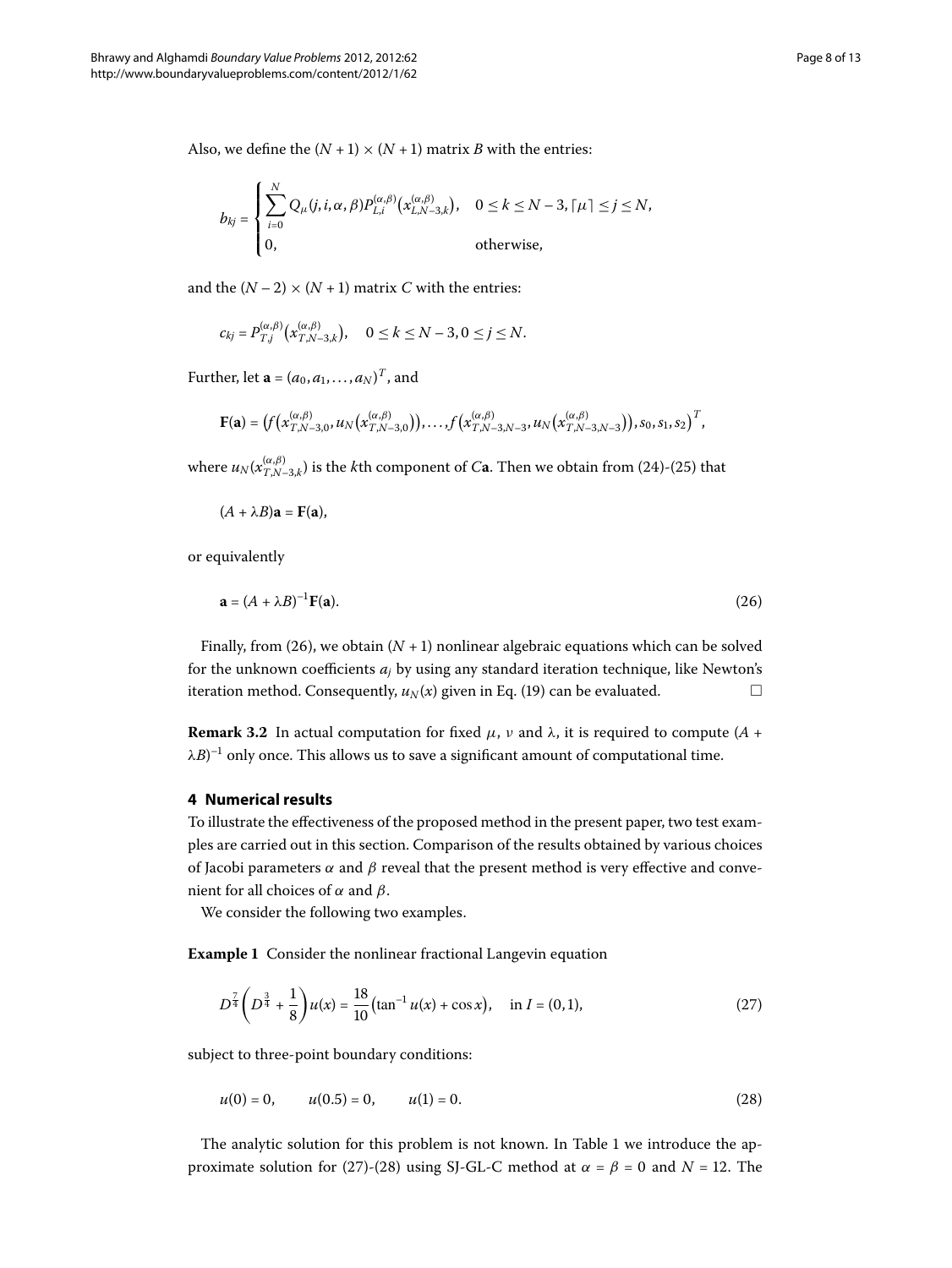| x   | Approximate solution     | $\boldsymbol{x}$ | Approximate solution    |
|-----|--------------------------|------------------|-------------------------|
| 0.1 | 0.00837437               | 0.6              | $-0.00364602$           |
| 0.2 | 0.0101356                |                  | $-0.00585357$           |
| 0.3 | 0.00811427               | 0.8              | $-0.00615727$           |
| 0.4 | 0.00430877               | 0.9              | $-0.00421287$           |
| 0.5 | $-9.994 \times 10^{-20}$ |                  | $6.098 \times 10^{-19}$ |

<span id="page-8-0"></span>Table 1 Approximate solution of  $(27)-(28)$  $(27)-(28)$  $(27)-(28)$  using SJ-GL-C method for  $N = 12$ 

<span id="page-8-1"></span>

<span id="page-8-2"></span>approximate solutions at  $\alpha = \beta = -\frac{1}{2}$  and a few collocation points ( $N = 4, 6, 8, 16$ ) of this problem are depicted in Figure 1[.](#page-8-1) The approximate solution at  $N = 8$  agrees very well with the approximate solution at  $N = 16$ ; this means the numerical solution converges fast as *N* increases.

**Example 2** In this example we consider the following nonlinear fractional Langevin differential equation

$$
D^{\nu}(D^{\mu}+3)u(x) = u^{3}(x) + e^{u(x)} + g(x), \quad \nu \in (1,2), \mu \in (0,1), \tag{29}
$$

subject to the following three-point boundary conditions:

$$
u(0) = 0, \qquad u\left(\frac{1}{3}\right) = \frac{729}{125,000} - \left(\frac{10}{3}\right)^{-2\mu-\nu}, \qquad u(1) = 0,\tag{30}
$$

where

$$
g(x) = -e^{3x^5 - 2x^6 - x^{2\mu + \nu}} - (3x^5 - 2x^6 - x^{2\mu + \nu})^3 + \frac{360x^{5 - \mu - \nu}}{\Gamma(6 - \mu - \nu)} - \frac{1,440x^{6 - \mu - \nu}}{\Gamma(7 - \mu - \nu)} - \frac{x^{\mu}\Gamma(1 + 2\mu + \nu)}{\Gamma(1 + \mu)} + 3\left(\frac{360x^{5 - \nu}}{\Gamma(6 - \nu)} - \frac{1,440x^{6 - \nu}}{\Gamma(7 - \nu)} - \frac{x^{2\mu}\Gamma(1 + 2\mu + \nu)}{\Gamma(1 + 2\mu)}\right).
$$

The exact solution of this problem is  $u(x) = -x^{\nu+2\mu} + 3x^5 - 2x^6$ .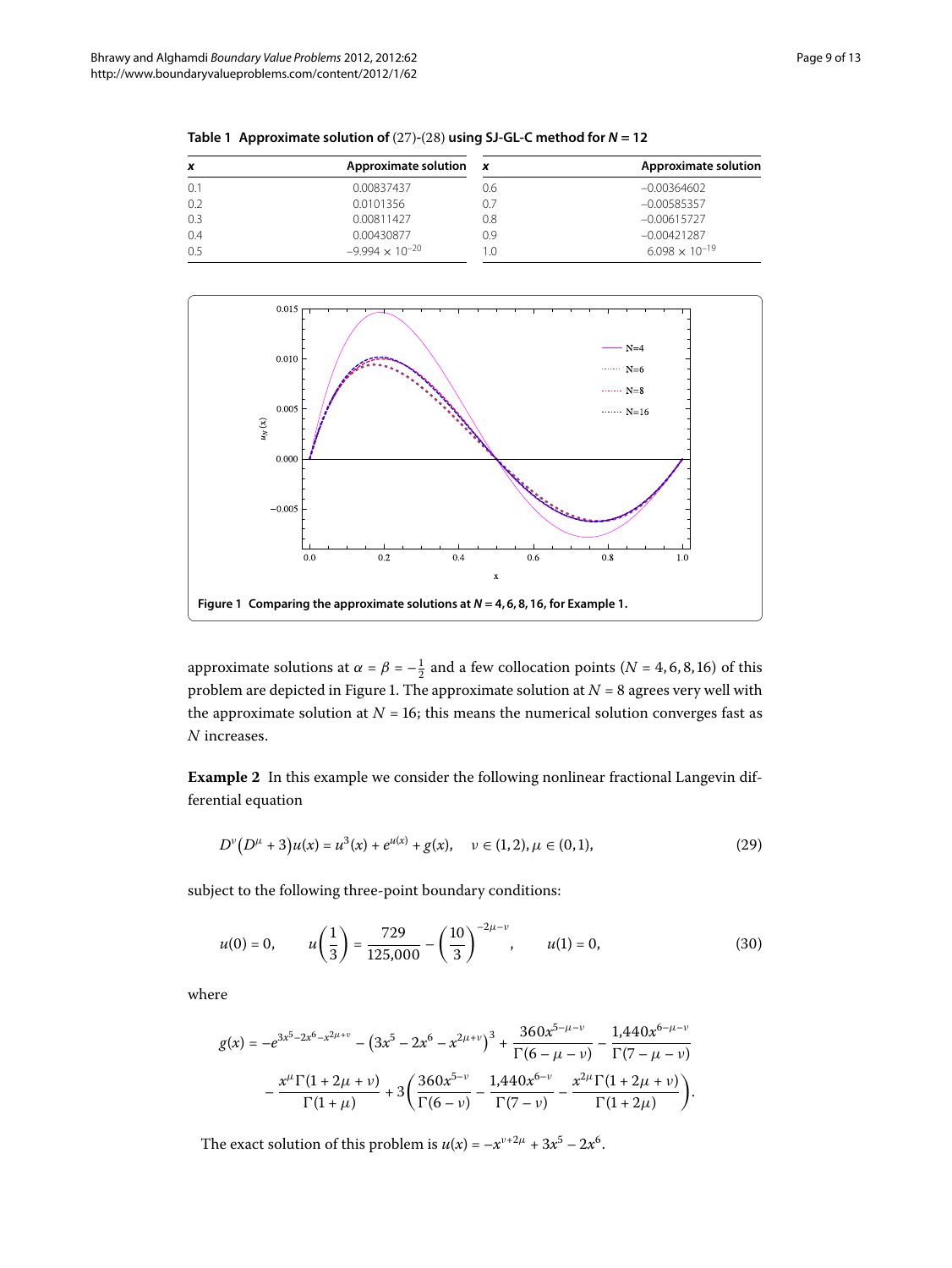<span id="page-9-1"></span><span id="page-9-0"></span>

| N   | α |                       | $v = 1.5$ , $\mu = 0.5$ $v = 1.8$ , $\mu = 0.8$ | $\nu = 1.999$ , $\mu = 0.999$ |
|-----|---|-----------------------|-------------------------------------------------|-------------------------------|
| -8  |   | $2.09 \times 10^{-4}$ | $491 \times 10^{-5}$                            | $1.07 \times 10^{-7}$         |
| -16 |   | $1.39 \times 10^{-5}$ | $4.02 \times 10^{-7}$                           | $3.99 \times 10^{-10}$        |
| 24  |   | $3.25 \times 10^{-6}$ | $5.87 \times 10^{-8}$                           | $2.33 \times 10^{-11}$        |

**Table 3 Maximum absolute error of**  $u - u_N$  **using SJ-GL-C method for**  $\alpha = \beta = -1/2$ 

|    | α              |                |                       |                       | $v = 1.5$ , $\mu = 0.5$ $v = 1.8$ , $\mu = 0.8$ $v = 1.999$ , $\mu = 0.999$ |
|----|----------------|----------------|-----------------------|-----------------------|-----------------------------------------------------------------------------|
|    | $\frac{-1}{2}$ | $\frac{-1}{2}$ | $3.64 \times 10^{-4}$ | $1.15 \times 10^{-4}$ | $2.83 \times 10^{-7}$                                                       |
| 16 |                |                | $9.66 \times 10^{-6}$ | $1.16 \times 10^{-6}$ | $1.01 \times 10^{-9}$                                                       |
| 24 |                |                | $1.99 \times 10^{-6}$ | $8.35 \times 10^{-8}$ | $7.15 \times 10^{-11}$                                                      |

<span id="page-9-2"></span>

Numerical results are obtained for different choices of  $\nu$ ,  $\mu$ ,  $\alpha$ ,  $\beta$ , and *N*. In Tables 2 and 3 we introduce the maximum absolute error, using the shifted Jacobi collocation method based on Gauss-Lobatto points, with two choices of  $\alpha$ ,  $\beta$ , and various choices of *ν*,  $\mu$ , and *N*.

The approximate solutions are evaluated for  $\nu = 1.2, 1.4, 1.6, 1.8, 2, \mu = 1, \alpha = \beta = 1$ and  $N = 14$ [.](#page-9-2) The results of the numerical simulations are plotted in Figure 2. In Figure 3, we plotted the approximate solutions at fixed  $\nu = 2$ , and various choices of  $\mu =$ 0.2, 0.4, 0.6, 0.8, 1 with  $\alpha = \beta = 1$  and  $N = 14$ . It is evident from Figure 2 and Figure 3 that, as *ν* and *μ* approach close to 2 and 1, the numerical solution by shifted Jacobi-Gauss-Lobatto collocation method with  $\alpha = \beta = 1$  for fractional order differential equation approaches to the solution of integer order differential equation.

In the case of  $1 < \nu \leq 2$ ,  $\mu = 1$  with  $\alpha = \beta = \frac{1}{2}$ , and  $N = 14$ , the results of the numerical simulations are shown in Figure 4. In Figure 5[,](#page-11-9) we plotted the approximate solutions for *ν* = 2, 0 <  $\mu \le 1$  with  $\alpha = \beta = \frac{1}{2}$ , and  $N = 14$ . In fact, the approximate solutions obtained by the present method at  $1 < v \le 2$ ,  $0 < \mu \le 1$  with  $N = 14$  are shown in Figure 4 and Figure 5 to make it easier to show that; as  $\nu$  and  $\mu$  approach to their integer values, the solution of fractional order Langevin equation approaches to the solution of integer order Langevin differential equation.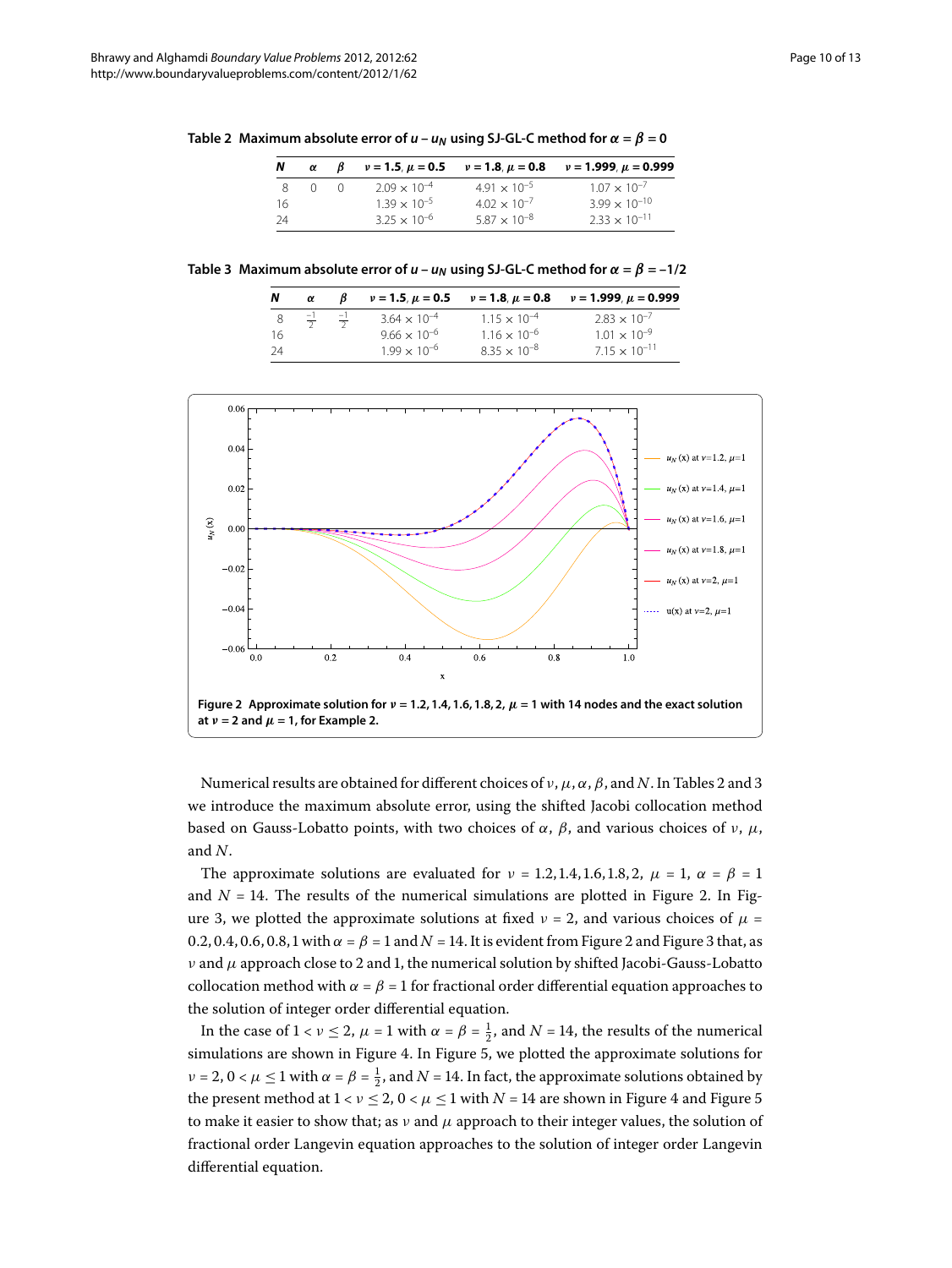

<span id="page-10-1"></span>

## <span id="page-10-2"></span><span id="page-10-0"></span>**5 Conclusion**

An efficient and accurate numerical scheme based on the Jacobi-Gauss-Lobatto collocation spectral method is proposed for solving the nonlinear fractional Langevin equation. The problem is reduced to the solution of nonlinear algebraic equations. Numerical examples were given to demonstrate the validity and applicability of the method. The results show that the SJ-GL-C method is simple and accurate. In fact, by selecting a few collocation points, excellent numerical results are obtained.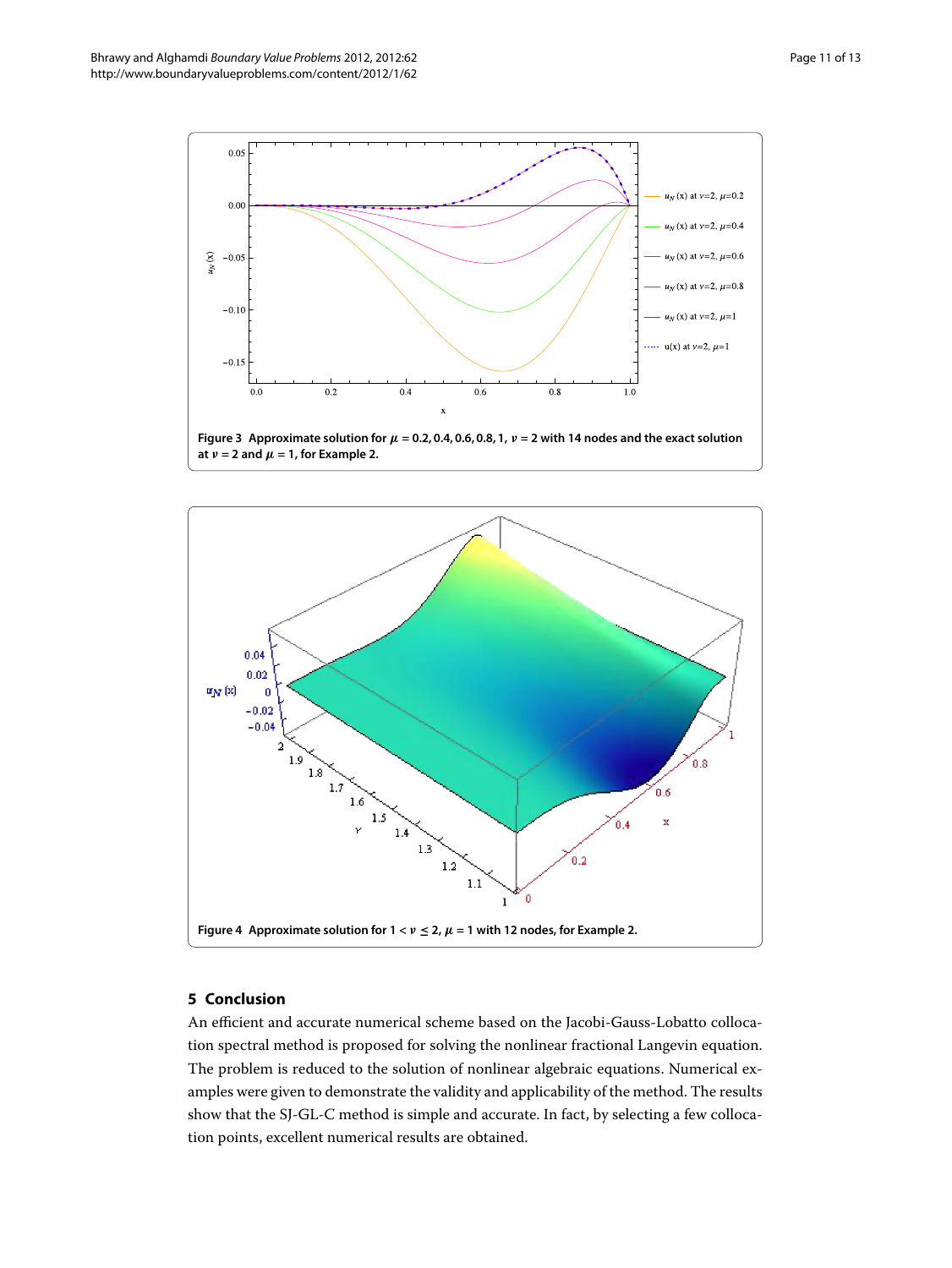

#### <span id="page-11-9"></span>**Competing interests**

The authors declare that they have no competing interests.

#### <span id="page-11-0"></span>**Authors' contributions**

<span id="page-11-2"></span><span id="page-11-1"></span>The authors have equal contributions to each part of this article. All the authors read and approved the final manuscript.

#### **Acknowledgements**

This study was supported by the Deanship of Scientific Research of King Abdulaziz University. The authors would like to thank the editor and the reviewers for their constructive comments and suggestions to improve the quality of the article.

#### Received: 2 April 2012 Accepted: 30 May 2012 Published: 22 June 2012

#### <span id="page-11-4"></span><span id="page-11-3"></span>**References**

- 1. Magin, RL: Fractional Calculus in Bioengineering. Begell House Publishers, New York (2006)
- 2. Das, S: Functional Fractional Calculus for System Identification and Controls. Springer, New York (2008)
- 3. Jafari, H, Yousefi, SA, Firoozjaee, MA, Momanic, S, Khalique, CM: Application of Legendre wavelets for solving fractional differential equations. Comput. Math. Appl. 62, 1038-1045 (2011)
- 4. Bhrawy, AH, Alofi, AS: The operational matrix of fractional integration for shifted Chebyshev polynomials. Appl. Math. Lett. (2012). doi:[10.1016/j.aml.2012.01.027](http://dx.doi.org/10.1016/j.aml.2012.01.027)
- 5. Lotfi, A, Dehghan, M, Yousefi, SA: A numerical technique for solving fractional optimal control problems. Comput. Math. Appl. 62, 1055-1067 (2011).
- <span id="page-11-5"></span>6. Lakestani, M, Dehghan, M, Irandoust-pakchin, S: The construction of operational matrix of fractional derivatives using B-spline functions. Commun. Nonlinear Sci. Numer. Simul. 17, 1149-1162 (2012)
- <span id="page-11-6"></span>7. Pedas, A, Tamme, E: Piecewise polynomial collocation for linear boundary value problems of fractional differential equations. J. Comput. Appl. Math. (2012). doi:[10.1016/j.cam.2012.03.002](http://dx.doi.org/10.1016/j.cam.2012.03.002)
- <span id="page-11-7"></span>8. Bhrawy, AH, Alofi, AS, Ezz-Eldien, SS: A quadrature tau method for variable coefficients fractional differential equations. Appl. Math. Lett. 24, 2146-2152 (2011)
- 9. Bhrawy, AH, Alshomrani, M: A shifted Legendre spectral method for fractional-order multi-point boundary value problems. Adv. Differ. Equ. 2012, 8 (2012)
- <span id="page-11-8"></span>10. Doha, EH, Bhrawy, AH, Ezz-Eldien, SS: Efficient Chebyshev spectral methods for solving multi-term fractional orders differential equations. Appl. Math. Model. 35, 5662-5672 (2011)
- 11. Doha, EH, Bhrawy, AH, Ezz-Eldien, SS: A Chebyshev spectral method based on operational matrix for initial and boundary value problems of fractional order. Comput. Math. Appl. 62, 2364-2373 (2011)
- 12. Ahmad, B, Nieto, JJ, Alsaedi, A, El-Shahed, M: A study of nonlinear Langevin equation involving two fractional orders in different intervals. Nonlinear Anal., Real World Appl. 13, 599-606 (2012)
- 13. Ahmad, B, Nieto, JJ: Solvability of nonlinear Langevin equation involving two fractional orders with Dirichlet boundary conditions. Int. J. Differ. Equ. 2010, Article ID 649486 (2010). doi:[10.1155/2010/649486](http://dx.doi.org/10.1155/2010/649486)
- 14. Chen, A, Chen, Y: Existence of solutions to nonlinear Langevin equation involving two fractional orders with boundary value conditions. Bound. Value Probl. 2011, Article ID 516481 (2011). doi:[10.1155/2011/516481](http://dx.doi.org/10.1155/2011/516481)